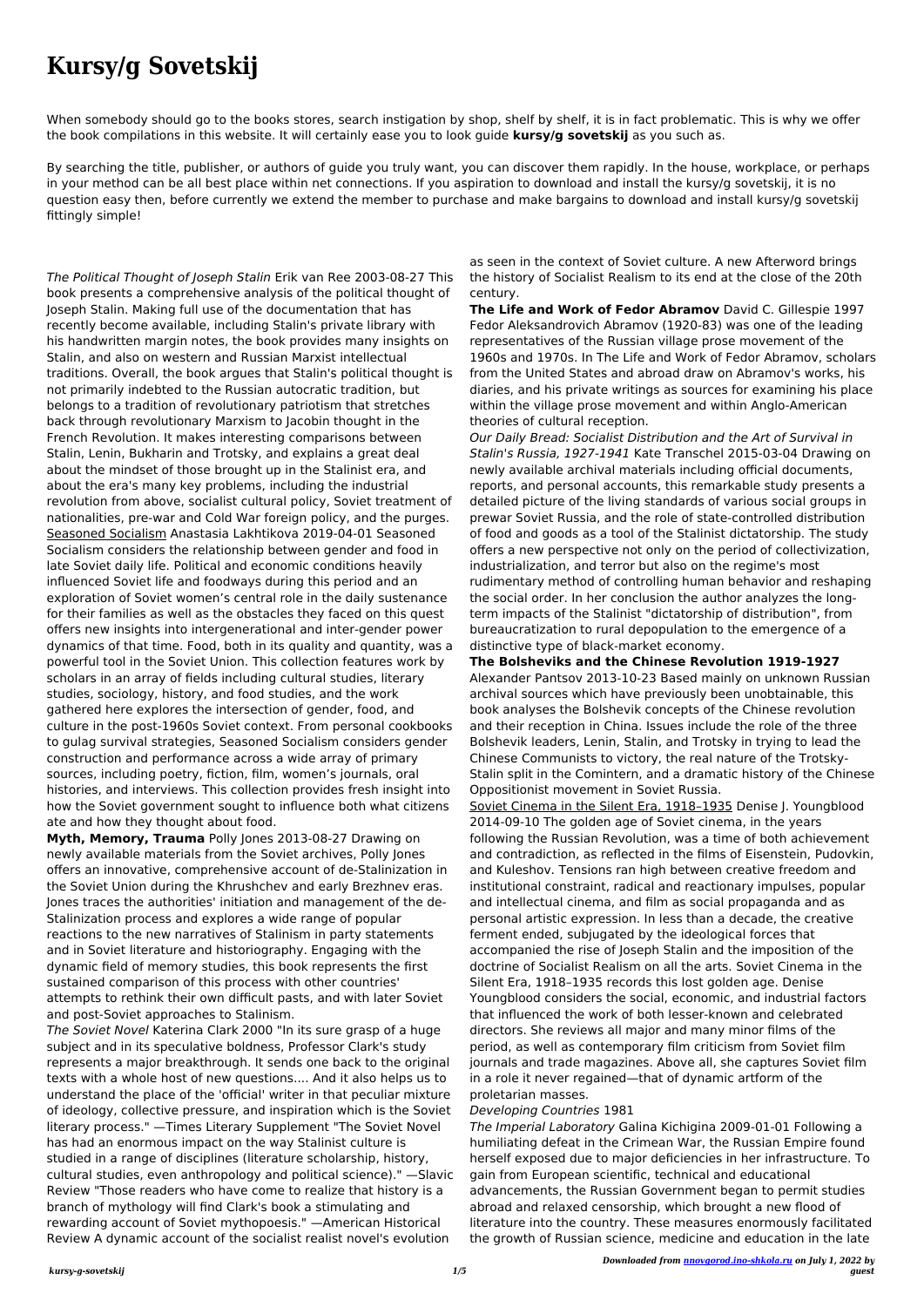*Downloaded from [nnovgorod.ino-shkola.ru](http://nnovgorod.ino-shkola.ru) on July 1, 2022 by guest*

nineteenth century, taking the Empire into a fascinating era of laboratory research, a new cultural and intellectual tradition. The Imperial Laboratory tells the story of the lives and studies of the leading Russian and German clinician–experimenters who played critical roles in the integration of physics and chemistry into physiology and clinical medicine. A principal theme is the major transformations undergone in military medicine and education. Using a wide range of Russian and German primary sources, this book offers a unique English-language insight into Russian physiology and medicine that will be of interest to both historians and doctors, as well as anyone interested in Russian science and culture.

**Performing Justice** Elizabeth A. Wood 2018-05-31 After seizing power in 1917, the Bolshevik regime faced the daunting task of educating and bringing culture to the vast and often illiterate mass of Soviet soldiers, workers, and peasants. As part of this campaign, civilian educators and political instructors in the military developed didactic theatrical fictions performed in workers' and soldiers' clubs in the years from 1919 to 1933. The subjects addressed included politics, religion, agronomy, health, sexuality, and literature. The trials were designed to permit staging by amateurs at low cost, thus engaging the citizenry in their own remaking. In reconstructing the history of the so-called agitation trials and placing them in a rich social context, Elizabeth A. Wood makes a major contribution to rethinking the first decade of Soviet history. Her book traces the arc by which a regime's campaign to educate the masses by entertaining and disciplining them culminated in a policy of brute shaming. Over the course of the 1920s, the nature of the trials changed, and this process is one of the main themes of the later chapters of Wood's book. Rather than humanizing difficult issues, the trials increasingly made their subjects (alcoholics, boys who smoked, truants) into objects of shame and dismissal. By the end of the decade and the early 1930s, the trials had become weapons for enforcing social and political conformity. Their texts were still fictional—indeed, fantastical—but the actors and the verdicts were now all too real. Yuri Lyubimov: Thirty Years at the Taganka Theatre B. Beumers 2003-09-02 A study of Yury Lyubimov's tempestuous career and his style of theatre during his thirty years at the Taganka Theatre. This work traces the development of his ideas, from his arrival at the theatre in 1964 through to his explusion in 1984, and his period of exile in the West until his return in 1989 to a muchchanged Russia. Tracing Lyubimov's work play by play, the book uncovers an individual doomed to be at odds with the prevailing political and social climate of his literary contemporaries.

**Party Leadership under Stalin and Khrushchev** Jonathan Harris 2018-09-15 This study examines the concept of "party leadership" as used by officials in the Communist Party of the Soviet Union. It argues that the term was employed to both disguise and signal officials' efforts to lead the party and analyzes how it affected ideological education and the administration of the Soviet economy.

**About Russia, Its Revolutions, Its Development and Its Present** Michal Reiman 2016-07-29 "The author analyzes modern Russian history from a new perspective. Due to the ideological heritage of the XIX and XX century, the social settings of the sociopolitical history of the USSR (1917-1945) have not been fully identified. Detailed examination of ideological and political concepts shows that the revolution of 1917 became not a middle class, proletarian movement, but rather a plebeian one. The misjudgment by the new power enabled growth but caused tremendous losses of human lives and material damages. Socialization of economy and strict centralization led to a new social structure and established terror as an instrument for social reorganization. WWII revealed the necessity of a correction of these developments, but the events of the Cold War circumvented any further considerations"--Provided by publisher. The Politics of the Soviet Cinema 1917-1929 Richard Taylor 2008-10-30 The book provides an illuminating background of the political history of the Soviet cinema in the twenties. **Шпион, который спас мир** Йерролд Л. Шестер 1993 The Patriotism of Despair Serguei Alex. Oushakine 2011-02-23 The sudden dissolution of the Soviet Union altered the routines, norms, celebrations, and shared understandings that had shaped the lives of Russians for generations. It also meant an end to the statesponsored, nonmonetary support that most residents had lived with all their lives. How did Russians make sense of these historic transformations? Serguei Alex Oushakine offers a compelling look at postsocialist life in Russia. In Barnaul, a major industrial city in southwestern Siberia that has lost 25 percent of its population since 1991, many Russians are finding that what binds them together is loss and despair. The Patriotism of Despair examines the aftermath of the collapse of the Soviet Union, graphically described in spray paint by a graffiti artist in Barnaul: "We have no Motherland." Once socialism disappeared as a way of understanding the world, what replaced it in people's minds? Once socialism stopped orienting politics and economics, how did capitalism insinuate itself into routine practices? Serguei Alex. Oushakine offers a compelling look at postsocialist life in noncosmopolitan Russia. He introduces readers to the "neocoms": people who mourn the loss of the Soviet economy and the remonetization of transactions that had not involved the exchange of cash during the Soviet era. Moving from economics into military conflict and personal loss, Oushakine also describes the ways in which veterans of the Chechen war and mothers of soldiers who died there have connected their immediate experiences with the country's historical disruptions. The country, the nation, and traumatized individuals, Oushakine finds, are united by their vocabulary of shared pain.

To Moscow, Not Mecca Shoshana Keller 2001 Sets the anti-Islamic campaign in the context of general policies on religion and the nationalities.

Nation-building in the Post-Soviet Borderlands Graham Smith 1998-09-10 This book examines how national and ethnic identities are being reforged in the post-Soviet borderland states. The Decembrist Myth in Russian Culture L. Trigos 2009-12-21 This book is the first interdisciplinary treatment of the cultural significance of the Decembrists' mythic image in Russian literature, history, film and opera in a survey of its deployment as cultural trope since the original 1825 rebellion and through the present day.

## Советский Соûж к конку восстановительного периода Лидиâ Фердинандовна Добродомова 1955

Revolution and Culture Zenovia A. Sochor 2018-09-05 Zenovia A. Sochor here assesses one of the most important debates within the Bolshevik leadership during the early years of Soviet powerthat between A. A. Bogdanov and V. I. Lenin. Once comrades-inarms, Bogdanov and Lenin became political rivals prior to the October Revolution. Their disagreements over political and cultural issues led to a split in the Bolshevik Party, with Bogdanov spearheading the party's left-wing faction and attracting a following of notable intellectuals. Before Lenin died in 1924, however, he had succeeded in shaping Soviet society according to his own vision, and today Bolshevism is commonly identified with Leninism while Bogdanovism is little known. Sochor provides the first full exposition in English of Bogdanov's views, which, she asserts, must be understood to appreciate the choices available and the paths not taken during the formative years of the Soviet regime.

**Women's Struggle for Higher Education in Russia, 1855-1900** Christine Johanson 1987-01-01 Unlike contemporary Soviet and Western accounts which emphasize the involvement of educated women in the revolutionary movement, Christine Johanson investigates the relationship between developments in women's education and domestic politics of the post-Crimean War era. The author shows how the particular nature of autocratic rule under Alexander II facilitated the establishment of university-level courses for women, and demonstrates that Russian women who cooperated with the government in order to increase their educational opportunities far outnumbered the female revolutionists who sought to overthrow it. And, while acknowledging that Russian radicalism gave enormous encouragement to women's pursuit of university study, this book shows that it was the support of progressive statesmen and academics which allowed the creation of higher educational facilities for women. The attitudes, aspirations, and frustrations of women who enrolled in these educational facilities are also examined. Considerable attention is given to the training and practice of female physicians and to the testing of their skills and commitment to social service in tradition-bound peasant villages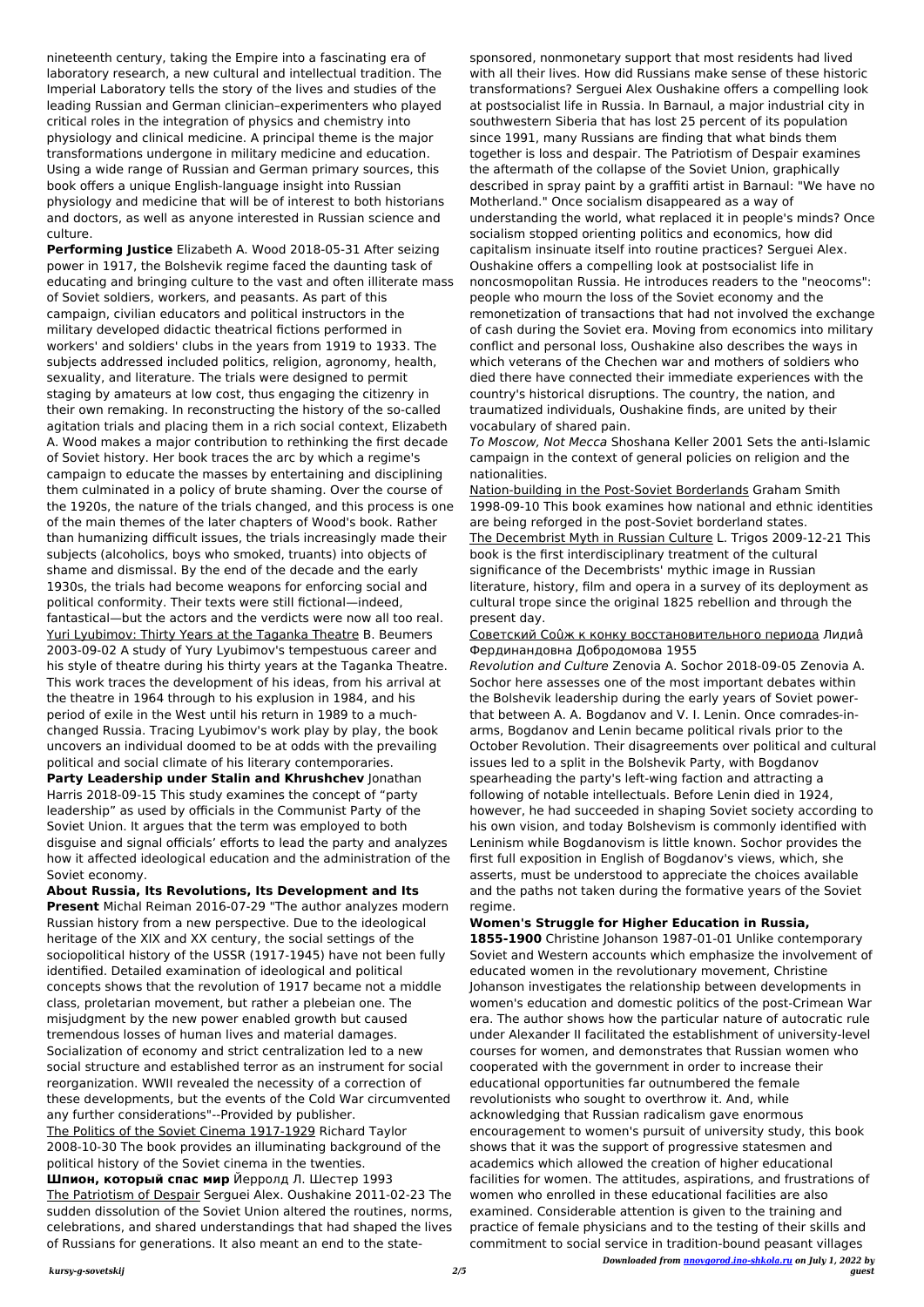*Downloaded from [nnovgorod.ino-shkola.ru](http://nnovgorod.ino-shkola.ru) on July 1, 2022 by guest*

and the field hospitals of the Russo-Turkish war. The concluding chapter explored the conservative reaction following the assassination of Alexander II and the subsequent closure of women's advanced educational facilities.

**Movies for the Masses** Denise J. Youngblood 1992 A pathbreaking study of Soviet cinema in the 1920s. Anguish, Anger, and Folkways in Soviet Russia Gábor Rittersporn 2014-11-07 Anguish, Anger, and Folkways in Soviet Russia offers original perspectives on the politics of everyday life in the Soviet Union by closely examining the coping mechanisms individuals and leaders alike developed as they grappled with the political, social, and intellectual challenges the system presented before and after World War II. As Gábor T. Rittersporn shows, the "little tactics" people employed in their daily lives not only helped them endure the rigors of life during the Stalin and post-Stalin periods but also strongly influenced the system's development into the Gorbachev and post-Soviet eras. For Rittersporn, citizens' conscious and unreflected actions at all levels of society defined a distinct Soviet universe. Terror, faith, disillusionment, evasion, folk customs, revolt, and confusion about regime goals and the individual's relation to them were all integral to the development of that universe and the culture it engendered. Through a meticulous reading of primary documents and materials uncovered in numerous archives located in Russia and Germany, Rittersporn identifies three related responses—anguish, anger, and folkways—to the pressures people in all walks of life encountered, and shows how these responses in turn altered the way the system operated. Rittersporn finds that the leadership generated widespread anguish by its inability to understand and correct the reasons for the system's persistent political and economic dysfunctions. Rather than locate the sources of these problems in their own presuppositions and administrative methods, leaders attributed them to omnipresent conspiracy and wrecking, which they tried to extirpate through terror. He shows how the unrelenting pursuit of enemies exacerbated systemic failures and contributed to administrative breakdowns and social dissatisfaction. Anger resulted as the populace reacted to the notable gap between the promise of a self-governing egalitarian society and the actual experience of daily existence under the heavy hand of the party-state. Those who had interiorized systemic values demanded a return to what they took for the original Bolshevik project, while others sought an outlet for their frustrations in destructive or self-destructive behavior. In reaction to the system's pressure, citizens instinctively developed strategies of noncompliance and accommodation. A detailed examination of these folkways enables Rittersporn to identify and describe the mechanisms and spaces intuitively created by officials and ordinary citizens to evade the regime's dictates or to find a modus vivendi with them. Citizens and officials alike employed folkways to facilitate work, avoid tasks, advance careers, augment their incomes, display loyalty, enjoy life's pleasures, and simply to survive. Through his research, Rittersporn uncovers a fascinating world consisting of peasant stratagems and subterfuges, underground financial institutions, falsified Supreme Court documents, and associations devoted to peculiar sexual practices. As Rittersporn shows, popular and elite responses and tactics deepened the regime's ineffectiveness and set its modernization project off down unintended paths. Trapped in a web of behavioral patterns and social representations that eluded the understanding of both conservatives and reformers, the Soviet system entered a cycle of self-defeat where leaders and led exercised less and less control over the course of events. In the end, a new system emerged that neither the establishment nor the rest of society could foresee. Men Out of Focus Marko Dumančić 2020 "Men Out of Focus charts conversations and polemics about masculinity in Soviet cinema and popular media during the liberal period--often described as "The Thaw"--between the death of Stalin in 1953 and the invasion of Czechoslovakia in 1968. The book shows how the filmmakers of the long 1960s built stories around male protagonists who felt disoriented by a world that was becoming increasingly suburbanized, rebellious, consumerist, household-oriented, and scientifically complex. The dramatic tension of 1960s cinema revolved around the male protagonists' inability to navigate the challenges of postwar life. Selling over three billion tickets

annually, the Soviet film industry became a fault line of postwar cultural contestation. By examining both the discussions surrounding the period's most controversial movies as well as the cultural context in which these debates happened, the book captures the official and popular reactions to the dizzying transformations of Soviet society after Stalin."-- Meanings and Values of Water in Russian Culture Jane Costlow 2016-11-25 Bringing together a team of scholars from the diverse fields of geography, literary studies, and history, this is the first volume to study water as a cultural phenomenon within the Russian/Soviet context. Water in this context is both a cognitive and cultural construct and a geographical and physical phenomenon, representing particular rivers (the Volga, the Chusovaia in the Urals, the Neva) and bodies of water (from Baikal to sacred springs and the flowing water of nineteenth-century estates), but also powerful systems of meaning from traditional cultures and those forged in the radical restructuring undertaken in the 1930s. Individual chapters explore the polyvalence and contestation of meanings, dimensions, and values given to water in various times and spaces in Russian history. The reservoir of symbolic association is tapped by poets and film-makers but also by policy-makers, the popular press, and advertisers seeking to incite reaction or drive sales. The volume's emphasis on the cultural dimensions of water will link material that is often widely disparate in time and space; it will also serve as the methodological framework for the analysis undertaken both within chapters and in the editors' introduction.

The Soviet Union and Communist China 1945-1950: The Arduous Road to the Alliance Dieter Heinzig 2015-06-18 Drawing on a wealth of new sources, this work documents the evolving relationship between Moscow and Peking in the twentieth century. Using newly available Russian and Chinese archival documents, memoirs written in the 1980s and 1990s, and interviews with highranking Soviet and Chinese eyewitnesses, the book provides the basis for a new interpretation of this relationship and a glimpse of previously unknown events that shaped the Sino-Soviet alliance. An appendix contains translated Chinese and Soviet documents many of which are being published for the first time. The book focuses mainly on Communist China's relationship with Moscow after the conclusion of the treaty between the Soviet Union and Kuomingtang China in 1945, up until the signing of the treaty between Moscow and the Chinese Communist Party in 1950. It also looks at China's relationship with Moscow from 1920 to 1945, as well as developments from 1950 to the present. The author reevaluates existing sources and literature on the topic, and demonstrates that the alliance was reached despite disagreements and distrust on both sides and was not an inevitable conclusion. He also shows that the relationship between the two Communist parties was based on national interest politics, and not on similar ideological convictions.

**When the Soviet Union Entered World Politics** Jon Jacobson 1994-11-07 The dissolution of the Soviet Union has aroused much interest in the USSR's role in world politics during its 74-year history and in how the international relations of the twentieth century were shaped by the Soviet Union. Jon Jacobson examines Soviet foreign relations during the period from the end of the Civil War to the beginning of the first Five-Year Plan, focusing on the problems confronting the Bolsheviks as they sought to promote national security and economic development. He demonstrates the central importance of foreign relations to the political imagination of Soviet leaders, both in their plans for industrialization and in the struggle for supremacy among Lenin's successors. Jacobson adopts a post-Cold War interpretative stance, incorporating glasnost and perestroika-era revelations. He also considers Soviet relations with both Europe and Asia from a global perspective, integrating the two modes of early Soviet foreign relations—revolution and diplomacy—into a coherent discussion. Most significantly, he synthesizes the wealth of information that became available to scholars since the 1960s. The result is a stimulating work of international history that interfaces with the sophisticated existing body of scholarship on early Soviet history.

**Febris Erotica** Valeria Sobol 2011-05-01 The destructive power of obsessive love was a defining subject of eighteenth- and nineteenth-century Russian literature. In Febris Erotica, Sobol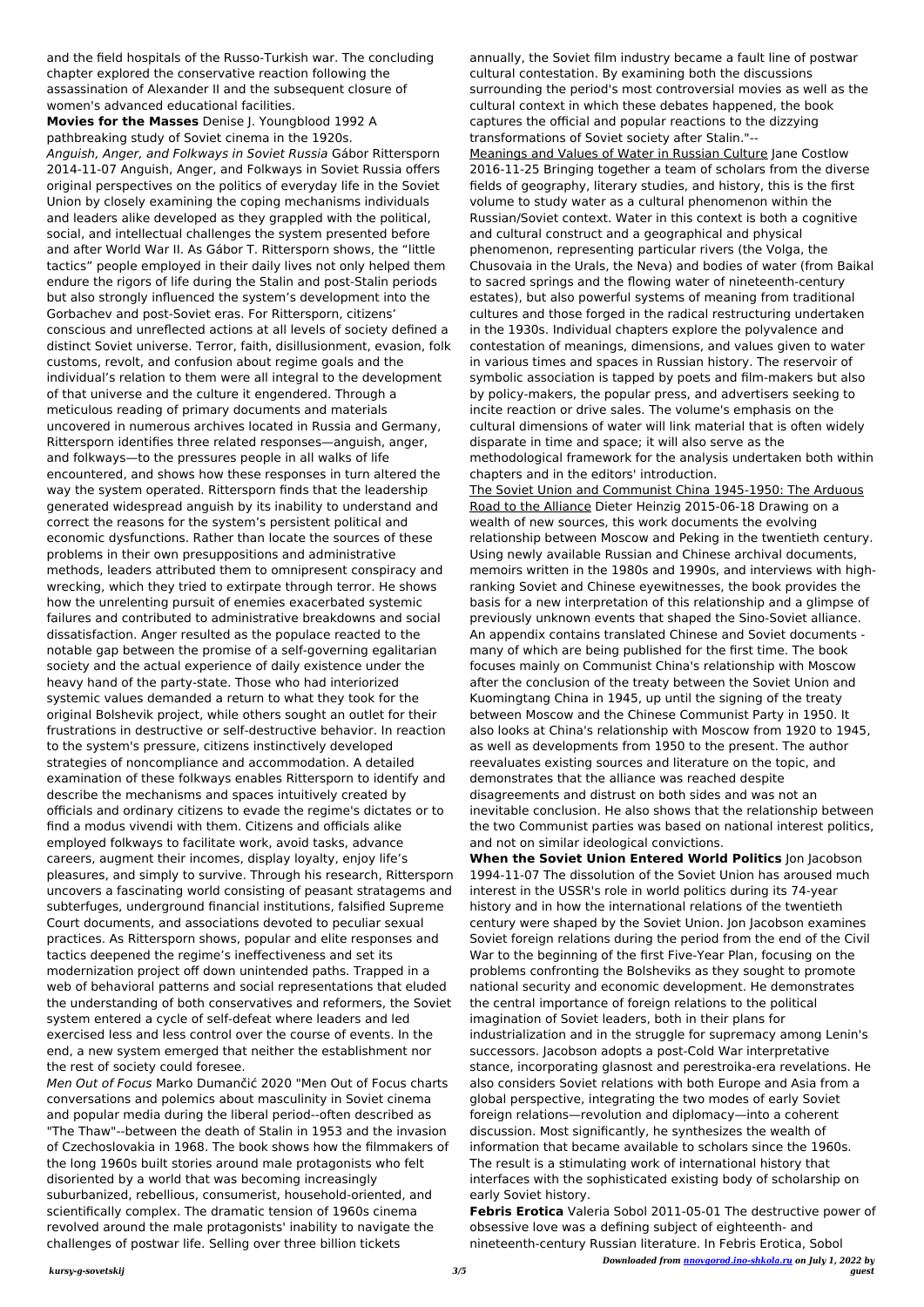*Downloaded from [nnovgorod.ino-shkola.ru](http://nnovgorod.ino-shkola.ru) on July 1, 2022 by guest*

argues that Russian writers were deeply preoccupied with the nature of romantic relationships and were persistent in their use of lovesickness not simply as a traditional theme but as a way to address pressing philosophical, ethical, and ideological concerns through a recognizable literary trope. Sobol examines stereotypes about the damaging effects of romantic love and offers a short history of the topos of lovesickness in Western literature and medicine. Read an interview with the author:

http://www.rorotoko.com/index.php/article/valeria\_sobol\_interview \_febris\_erotica\_lovesickness\_russian\_literary\_imagin/

**Sowjetische Militärtribunale** Günther Wagenlehner 2001 Mit der Besetzung Ostdeutschlands 1945 exportierte die Sowjetunion unter Stalin auch ihr Justizsystem nach Deutschland. Etwa 55.000 Zivilisten wurden zwischen 1945 und 1955 in der SBZ/DDR von sowjetischen Tribunalen wegen Staats-, Kriegs- und Alltagsverbrechen zu hohen Strafen verurteilt, über eintausend hingerichtet. Der Zugang zu den sowjetischen Akten dieser Prozesse war bis in die 1990er Jahre hinein versperrt, Tätigkeit und Motive der sowjetischen Richter blieben im Dunkeln. In diesem 2. Band werden die Prozesse und die Urteile erstmals auf breiter Quellengrundlage aus historischer und juristischer Sicht untersucht. Die Beiträge russischer und deutscher Autoren belegen, dass die UdSSR von Beginn an nicht nur der Bestrafung von nationalsozialistischen Kriegs- und Gewaltverbrechen, sondern auch der repressiven Absicherung ihrer Besatzungspolitik grosse Bedeutung beimass.

## **Soviet Law After Stalin** Donald D. Barry 1977

Soviet Legal Innovation and the Law of the Western World John Quigley 2012-08-09 This book explains an interaction between Soviet Russia and the West that has been overlooked in much of the analysis of the demise of the USSR. Legislation strikingly similar to the Marxist-inspired laws of Soviet Russia found its way into the legal systems of the Western world. Even though Western governments were at odds with the Soviet government, they were affected by the ideas it put forth. Western law was transformed radically during the course of the twentieth century, and much of that change was along lines first charted in Soviet law.

**Bibliography of the History of Medicine** 1979

**Soviet Veterans of the Second World War** Mark Edele 2008-11-27 Millions of Soviet soldiers died in the USSR's struggle for survival against Nazi Germany but millions more returned to Stalin's state after victory. Mark Edele traces the veterans' story from the early post-war years through to the end of the Soviet Union in 1991. He describes in detail the problems they encountered during demobilization, the dysfunctional bureaucracy they had to deal with once back, and the way their reintegration into civilian life worked in practice in one of the most devastated countries of Europe. He pays particular attention to groups with specific problems such as the disabled, former prisoners of war, women soldiers, and youth. The study analyses the old soldiers' long struggle for recognition and the eventual emergence of an organized movement in the years after Stalin's death. The Soviet state at first refused to recognize veterans as a group worthy of special privileges or as an organization. They were not a group conceived of in Marxist-Leninist theory, there was suspicion about their political loyalty, and the leadership worried about the costs of affording a special status to such a large population group. These preconceptions were overcome only after a long, hard struggle by a popular movement that slowly emerged within the strict confines of the authoritarian Soviet regime. FDR and the Soviet Union Mary E. Glantz 2005 Throughout his presidency, Franklin Roosevelt was determined to pursue a peaceful accommodation with an increasingly powerful Soviet Union, an inclination reinforced by the onset of world war. Roosevelt knew that defeating the Axis powers would require major contributions by the Soviets and their Red Army, and so, despite his misgivings about Stalin's expansionist motives, he pushed for friendlier relations. Yet almost from the moment he was inaugurated, lower-level officials challenged FDR's ability to carry out this policy. Mary Glantz analyzes tensions shaping the policy stance of the United States toward the Soviet Union before, during, and immediately after World War II. Focusing on the conflicts between a president who sought close relations between the two nations and the diplomatic and military officers who opposed them, she shows how these career officers were able to

resist and shape presidential policy-and how their critical views helped shape the parameters of the subsequent Cold War. Venturing into the largely uncharted waters of bureaucratic politics, Glantz examines overlooked aspects of wartime relations between Washington and Moscow to highlight the roles played by U.S. personnel in the U.S.S.R. in formulating and implementing policies governing the American-Soviet relationship. She takes readers into the American embassy in Moscow to show how individuals like Ambassadors Joseph Davies, Lawrence Steinhadt, and Averell Harriman and U.S. military attachs like Joseph Michela influenced policy, and reveals how private resistance sometimes turned into public dispute. She also presents new material on the controversial military attach/lend-lease director Phillip Faymonville, a largely neglected officer who understood the Soviet system and supported Roosevelt's policy. Deftly combining military with diplomatic history, Glantz traces these philosophical and policy battles to show how difficult it was for even a highly popular president like Roosevelt to overcome such entrenched and determined opposition. Although he reorganized federal offices and appointed ambassadors who shared his views, in the end he was unable to outlast his bureaucratic opponents or change their minds. With his death, anti-Soviet factions rushed into the policymaking vacuum to become the primary architects of Truman's Cold War "containment" policy. A case study in foreign relations, high-level policymaking, and civil-military relations, FDR and the Soviet Union enlarges our understanding of the ideologies and events that set the stage for the Cold War. It adds a new dimension to our understanding of Soviet-American relations as it sheds new light on the surprising power of those in low places. **Russian Second-language Textbooks and Identity in the**

**Universe of Discourse** Olga Mladenova 2004 This book provides an overview of the changes of the Second-Language Learning discursive formation and the Identity discursive formation in Russian history. It proposes an explanatory model in which smallscale linguistic detail is joined with larger-scale language units in order to illuminate matters of cultural importance in their linguistic guise.

To the Gates of Stalingrad David M. Glantz 2009 An account of the Battle of Stalingrad, based on daily reports from both sides, outlines the organization and training of both armies and chronicles the German advance, Soviet defenses, and flanking attacks through September, 1942.

**Propaganda State in Crisis** David Brandenberger 2012-01-31 The USSR is often regarded as the world's first propaganda state. Particularly under Stalin, politically charged rhetoric and imagery dominated the press, schools, and cultural forums from literature and cinema to the fine arts. Yet party propagandists were repeatedly frustrated in their efforts to promote a coherent sense of "Soviet" identity during the interwar years. This book investigates this failure to mobilize society along communist lines by probing the secrets of the party's ideological establishment and indoctrinational system. An exposé of systemic failure within Stalin's ideological establishment, Propaganda State in Crisis ultimately rewrites the history of Soviet indoctrination and mass mobilization between 1927 and 1941.

Revolutionary Acts Lynn Mally 2016-11-01 During the Russian Revolution and Civil War, amateur theater groups sprang up in cities across the country. Workers, peasants, students, soldiers, and sailors provided entertainment ranging from improvisations to gymnastics and from propaganda sketches to the plays of Chekhov. In Revolutionary Acts, Lynn Mally reconstructs the history of the amateur stage in Soviet Russia from 1917 to the height of the Stalinist purges. Her book illustrates in fascinating detail how Soviet culture was transformed during the new regime's first two decades in power. Of all the arts, theater had a special appeal for mass audiences in Russia, and with the coming of the revolution it took on an important role in the dissemination of the new socialist culture. Mally's analysis of amateur theater as a space where performers, their audiences, and the political authorities came into contact enables her to explore whether this culture emerged spontaneously "from below" or was imposed by the revolutionary elite. She shows that by the late 1920s, Soviet leaders had come to distrust the initiatives of the lower classes, and the amateur theaters fell increasingly under the guidance of artistic professionals. Within a few years, state agencies